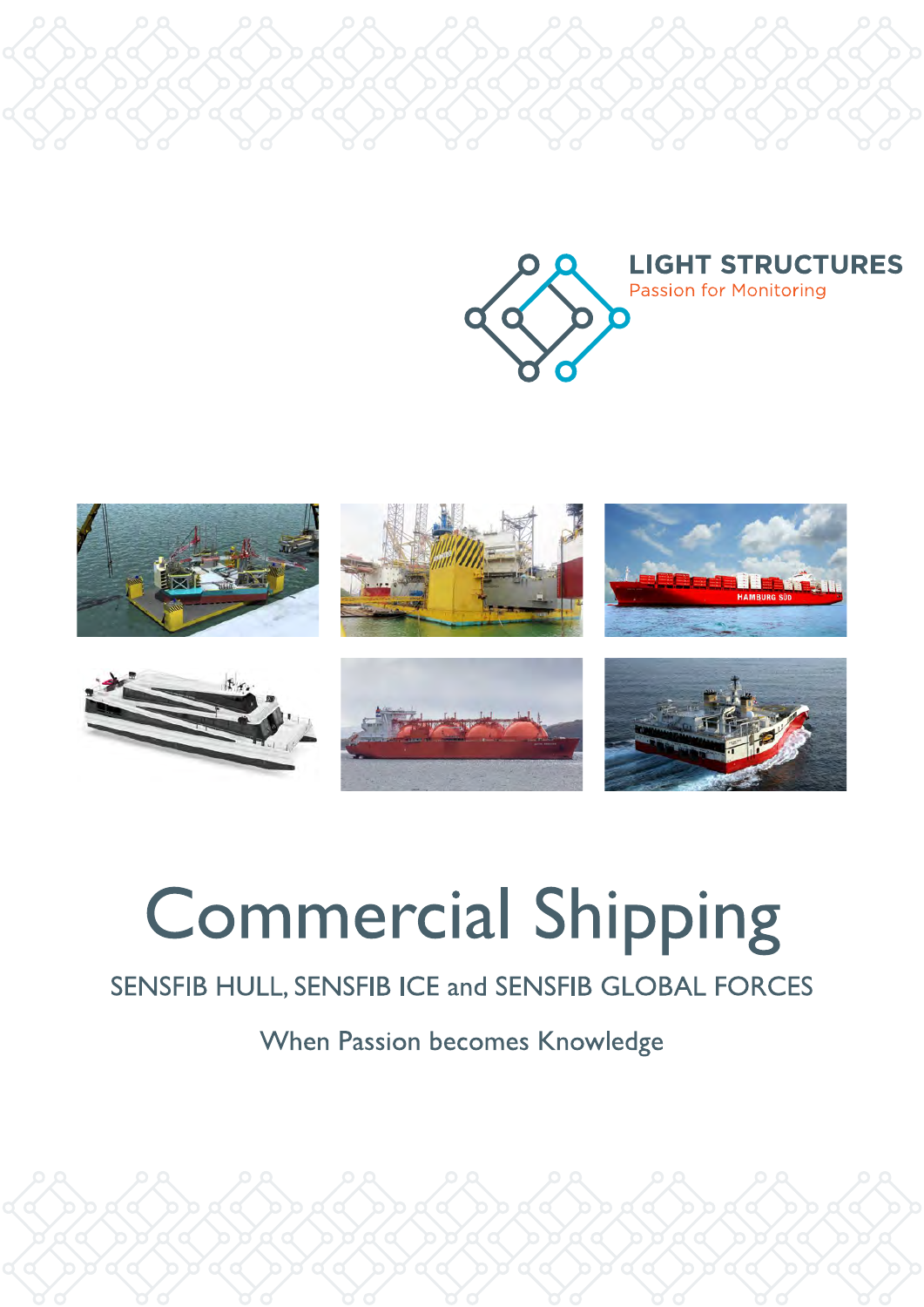

## **SENSFIB HULL**

**Safe and cost-effective operation of a vessel requires exact knowledge of the ship's design and awareness of the operational risks and their consequences.** 

**One of the challenges involved has been the lack of information to the bridge about the actual loads on the hull. Historically this has been resolved relying on navigators' judgment and experience, but with Light Structures' solution, it is possible to get live data via the SENSFIB HULL Stress Monitoring solution.** 

**By monitoring the stress responses in the hull structure during operations, the system will provide the navigators with online information about the load margins and provide support for the decision-making. The same data can be post-processed to give valuable input to maintenance planning and fleet utilization.** 

**SENSFIB HULL will provide benefits for container ships, tankers, LNG carriers, bulk carriers, offshore structures, navy and advanced designs.** 

**Fiber Bragg Grating (FBG) optical sensing technology gives SENSFIB a competitive edge compared to the conventional strain gauges, as the fiber optic technology gives more accurate monitoring, and is much more cost-effective over time, compared with conventional systems.** 



#### **Hull and Structural Stress Monitoring Operational Control**

- o Reduced maintenance cost
- o Dynamic operator guidance
- o Extended life-cycle
- o Fiber optic technology
- o No annual recalibration
- o Attractive ROI

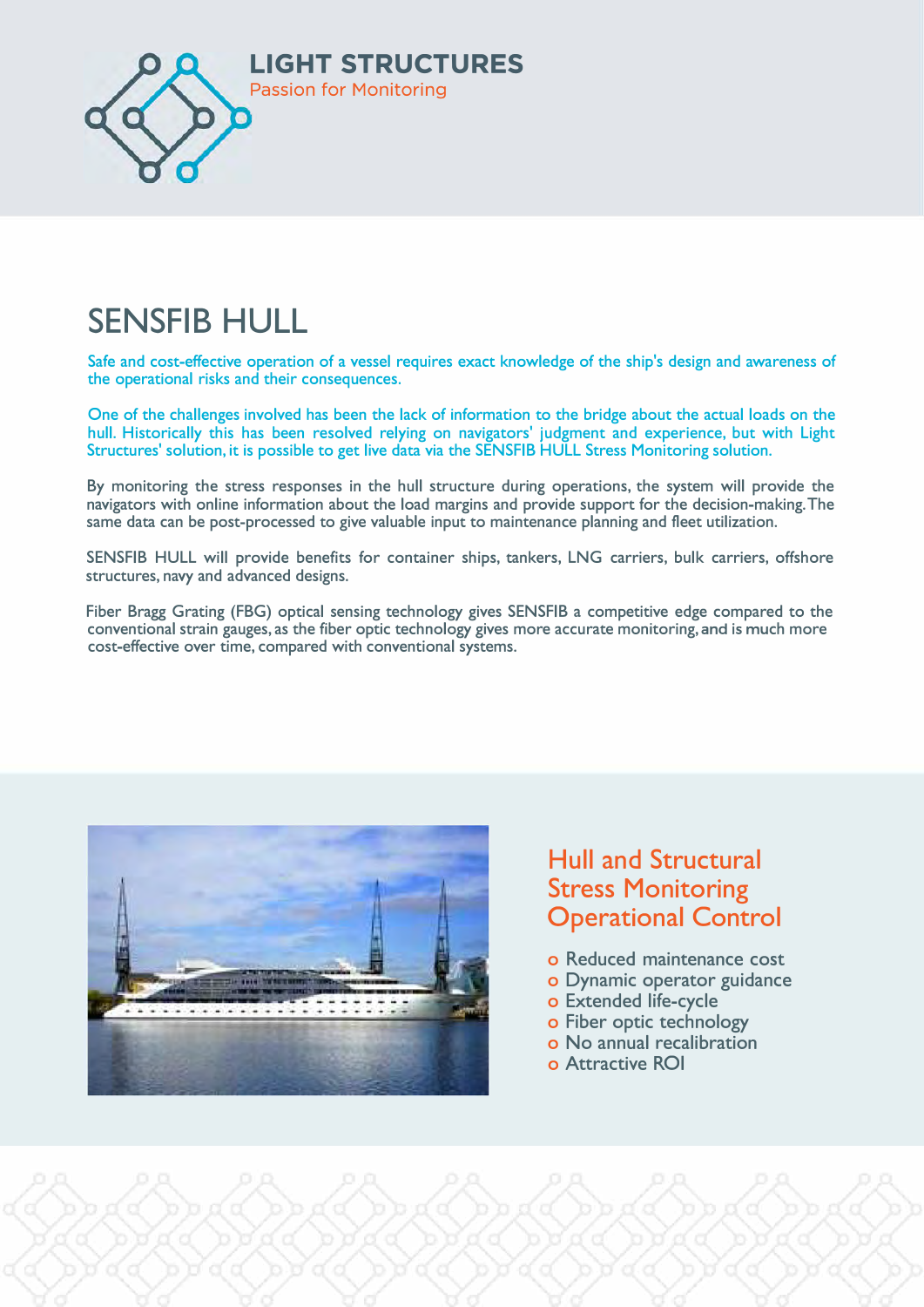

## **SENSFIB ICE**

**The challenges of operating in ice infested waters affects more and more vessels as Arctic shipping routes are opening, and offshore oil and gas related activities in the Arctic continue to increase.** 

**Financially it is essential to be able to operate and utilize the vessels all year around. However, ice loads that exceed the design load, are a major risk for the hull structure.** 

**SENSFIB ICE is the world's leading technology within ice load monitoring. Light Structures' advanced fiber optic technology is approved by all the major classification societies and is a vital tool for the increasing number of navigators without former arctic experience who will operate these vessels in the future.** 

**SENSFIB ICE measures the actual real time load on the hull and sends data to the bridge helping the navigator in making correct decisions. Saved data provides valuable input for maintenance planning and contributes to a safer, cleaner and more effective usage of the vessel.** 

**SENSFIB ICE can easily be retrofitted and the return on investment is attractive, as the vessel can be better utilized and at the same time keep the maintenance costs down.** 



#### **Fiber optic monitoring**

- o Fibers not responsive to external disruptions
- o High reliability and stability
- o Excellent long-term accuracy
- o No annual recalibration required
- o Flexibility in positioning: Small size, low weight and high IP grade